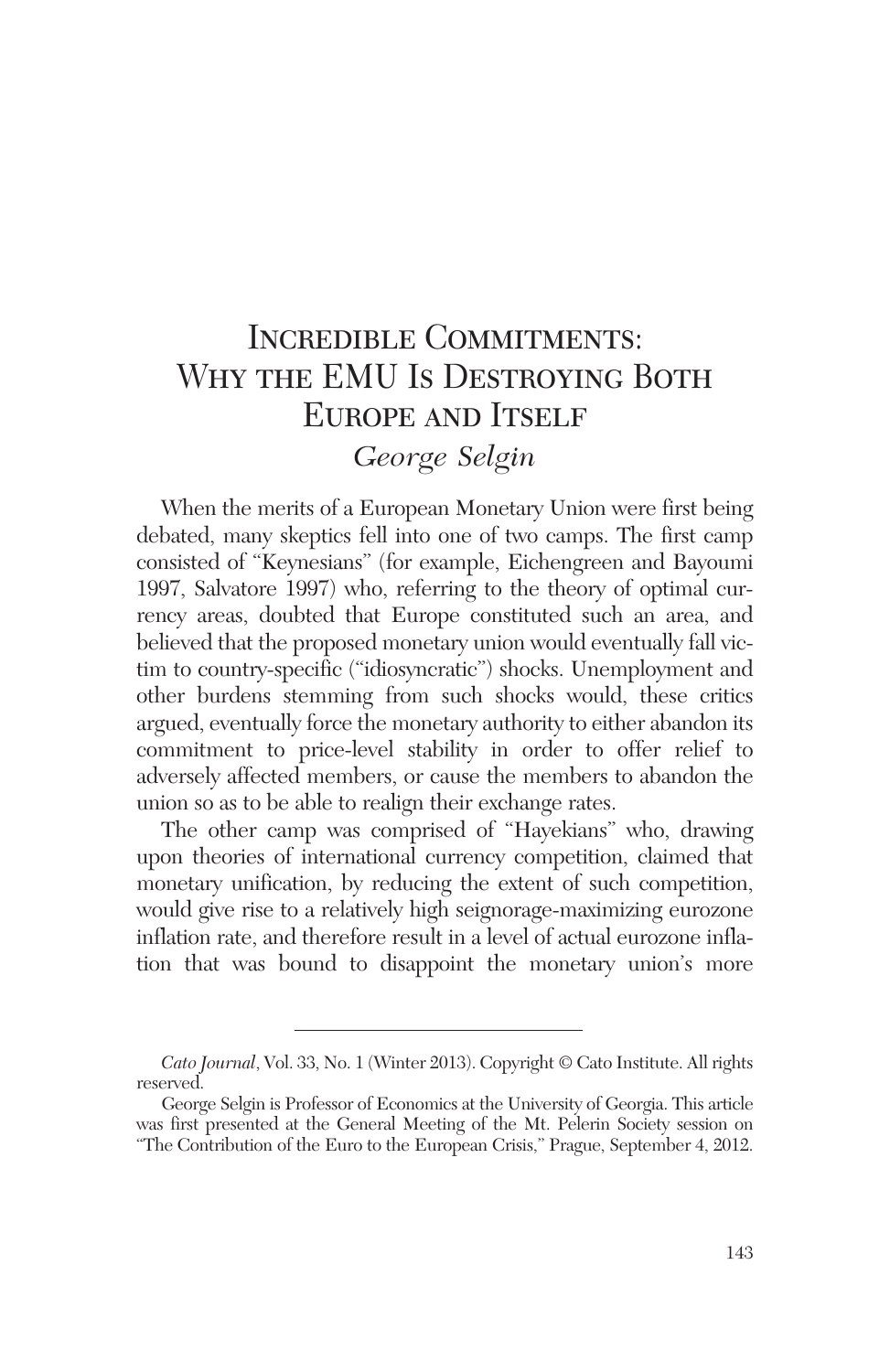inflation-phobic members.<sup>1</sup> It was in light of such reasoning that British Prime Minister John Major made his alternative proposal for a parallel European currency—the "hard ecu"—to supplement rather than supplant the British pound and other established European currencies.

Today the euro is indeed failing. But its failure has in large part been the result of fundamental shortcomings other than those pointed out by either of these prominent camps of early euroskeptics. Rather than merely being wrenched apart by pressure from idiosyncratic shocks, or by disappointments stemming from the ECB's temptation to profit from its monopoly status, the euro is unraveling because commitments upon which its ultimate success depended—commitments that had to be credible if it was to work as intended—have instead proven to be perfectly or almost perfectly *incredible.* The euro, in other words, was built upon a set of promises that the authorities concerned were unable to keep. Orthodox theory—theory that is neither particularly Keynesian nor Hayekian in flavor—suffices to explain (with the help of hindsight) why the promises in question *could not possibly have been kept* so long as the EMU's members enjoyed substantial fiscal sovereignty. The combination of effectively unconstrained fiscal sovereignty and a lack of credible commitments to avoid both centralized debt monetization and outright member-state bailouts created a perfect storm of perverse incentives.

# The Time-Inconsistency Problem

The theory in question builds upon Kydland and Prescott's (1977) well-known treatment of the time-inconsistency problem that confronts ordinary central banks. That analysis, it bears observing, takes for its starting point a benevolent (social-welfare maximizing) though discretionary central bank, while making no

<sup>&</sup>lt;sup>1</sup>"Though I strongly sympathize," Hayek (1978: 20) wrote, "with the desire to complete the economic unification of Western Europe by completely freeing the flow of money between them, I have grave doubts about doing so by creating a new European currency managed by any sort of supra-national authority. Quite apart from the extreme unlikelihood that the member countries would agree on the policy to be pursued in practice by a common monetary authority (and the practical inevitability of some countries getting a worse currency than they have now), it seems highly unlikely that it would be better administered than the present national currencies."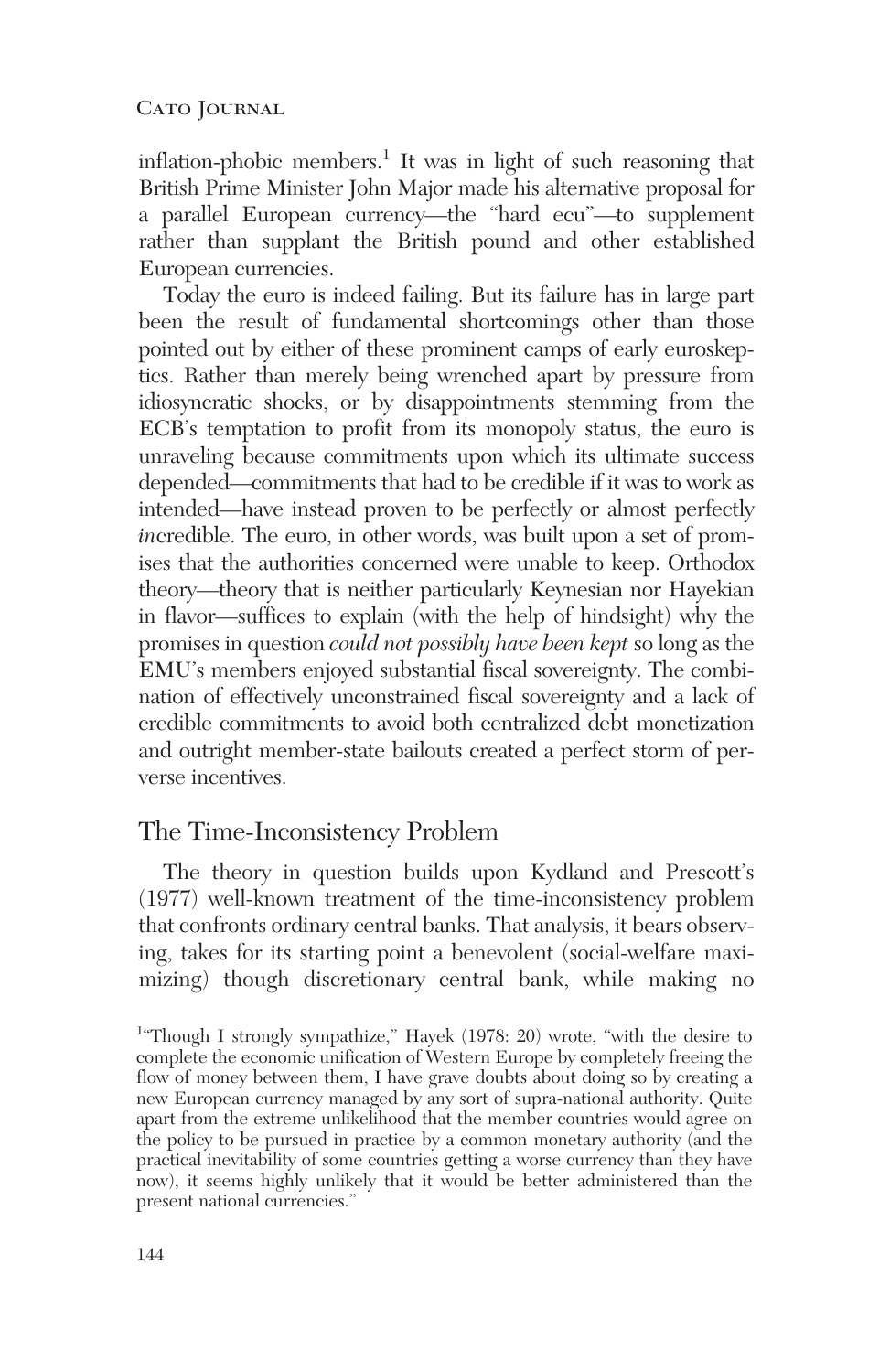reference to region-specific shocks or imperfect factor mobility. Greg Mankiw (2006) offers the following summary of the standard time-inconsistency problem:

Consider the dilemma of a Federal Reserve that cares about both inflation and unemployment. According to the Phillips curve, the tradeoff between inflation and unemployment depends on expected inflation. The Fed would prefer everyone to expect low inflation so that it will face a favorable tradeoff. To reduce expected inflation, the Fed might announce that low inflation is the paramount goal of monetary policy.

But an announcement of a policy of low inflation is by itself not credible. Once households and firms have formed their expectations of inflation and set wages and prices accordingly, the Fed has an incentive to renege on its announcement and implement expansionary monetary policy to reduce unemployment. People understand the Fed's incentive to renege and therefore do not believe the announcement in the first place.

Monetary policy will also tend to be time-inconsistent when unanticipated inflation is capable of lowering the real value of outstanding nominal debts, thereby reducing the government's fiscal burden. In this case the central bank has an incentive to announce a low inflation target so as to achieve a favorable inflation-taxation trade-off. Once again, were the central bank able to establish low inflation expectations, it would have an incentive to exploit those expectations so as to reduce the debt burden. Consequently the announced, low inflation target is not credible.

# Monetary Free Riders

In the context of a monetary union whose members enjoy unlimited fiscal sovereignty, the usual time-inconsistency problem is compounded by a free-rider problem, with far more serious consequences. Here, as Chari and Kehoe (2007: 2400) have shown, a discretionary monetary authority's optimal (benevolent) policy consists of setting "high inflation rates when the inherited debt levels of the member states are high and low inflation rates when they are low." Assuming that costs of inflation are borne equally by the member states, the ability to free-ride off of other members of the union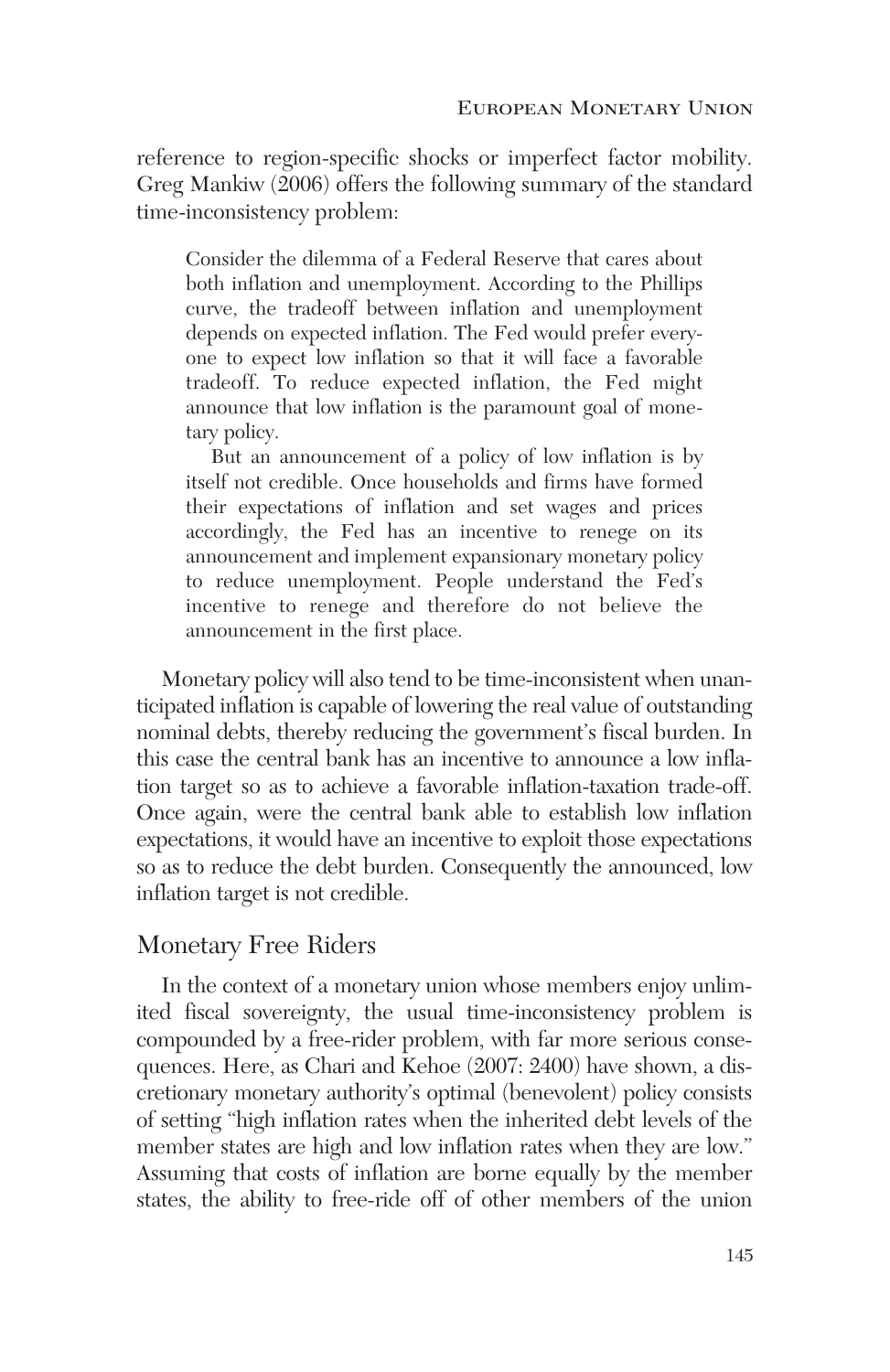#### CATO JOURNAL

causes member states to become more indebted than they would in a cooperative equilibrium, thereby bringing about an excessively high rate of inflation. Moreover, the free-rider problem gets worse as the number of countries gets larger, with the noncooperative inflation rate rising, other things equal, as union membership increases (Chari and Kehoe 2008). The incentive to free ride will, finally, be especially great for relatively small participants, and for participants with relatively high debt ratios, other things being equal, for these participants will be capable of externalizing a relatively large share of the cost of any deficits they incur.

Observe that, although the suboptimal outcomes predicted here—excessive government deficits and higher inflation—resemble those predicted by Hayek and his followers, the causal mechanism is much different. For here a benevolent authority, concerned only with maximizing social welfare, is led inadvertently to engage in undesirable levels of debt monetization. Were there no externalities, or were the authority capable of committing to a policy invariant to the extent of union indebtedness, the problem would not arise.

# Hostage Taking

Chari and Kehoe (2007: 2400) first establish the presence of a free-rider problem for the case in which national fiscal authorities issue nominal debt only to lenders who live *outside* the monetary union to which they belong. They then go on to show that the problem holds as well in the case where governments borrow from within the union. The latter case, however, raises the additional possibility that union members can hold the union hostage, and thereby ultimately undermine it, by threatening either to default on their debt or to quit the union if it does not ease their debt burden by means of higher inflation or outright transfers (bailouts) or both. In the words of Thomas Mayer (2010: 51), if heavily indebted member countries "pose a threat to eurozone financial stability, they can blackmail their partners into open-ended transfers to cover both fiscal and external deficits. Or they can press the ECB to buy up and monetize their debts so as to avoid default."

The threat to monetary stability can develop in several ways. First, foreign commercial banks may hold substantial quantities of the debt of the hostage-taking country, so that its decision to default would threaten the rest of the zone with a financial crisis. Second, the central monetary authority may itself hold substantial amounts of a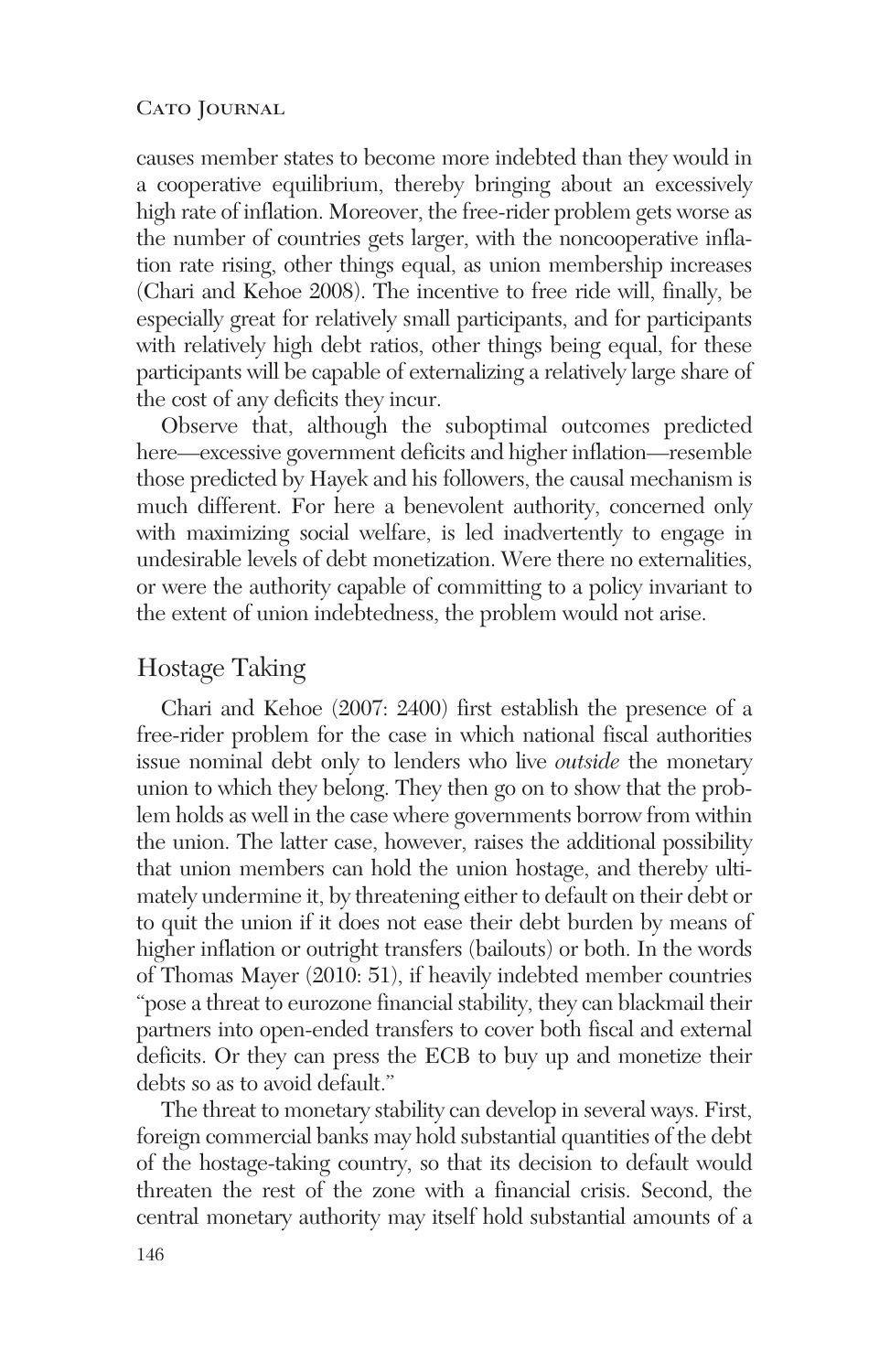troubled member's debt, and so may also need to be recapitalized, at other participant countries' expense, in the event of a default. Alternatively, the bad debts would have to be reduced by means of more aggressive monetization and consequent, higher inflation (Mayer 2010: 52). In either case, the decision to avoid the danger in question by instead supporting member governments in fiscal difficulties will tend to undermine public support for the monetary union while increasing the likelihood of further ransom demands.

Philip Bagus (2012) explains the particular course by which Greece was able to take the European Monetary Union hostage. Banks throughout the eurozone, he says, bought Greek bonds in part because they knew that either the ECB or other eurozone central banks would accept the collateral for loans. Thus a Greek default threatened, first, to do severe damage to Europe's commercial banks, and then to damage the ECB insofar as it found itself holding Greek bonds taken as collateral for loans to troubled European banks.

In short, in a monetary union sovereign governments, like certain banks in single-nation central banking arrangements, can make themselves "too big to fail," or rather "too big to default." As Pedro Schwartz (2004: 136–39) noted some years before the Greek crisis, "It is clear that the EU will not let any member state go bankrupt. The market therefore is sure that rogue states will be bailed out, and so are the rogue states themselves. This moral hazard would increase the risk margin on a member state's public debt and if pushed too far could lead to an Argentinian sort of disaster."

Indeed, the moral hazard problem as it confronts a monetary union is all the worse precisely because sovereign governments, unlike commercial banks, can default without failing—that is, without ceasing to be going concerns. This ability makes their ransom demands all the more effective by making the implied threats more credible. A commercial bank that tries to threaten a national central bank using the prospect of its own failure is like a suicide bomber, whereas a nation that tries to threaten a monetary union is more like a conventional kidnapper, who only threatens to harm his innocent victim.

### Another "Impossible Trinity"?

The free-rider and hostage-taking problems present in a monetary union that combines discretionary monetary policy with unrestricted national fiscal sovereignty have led some experts to speak of a new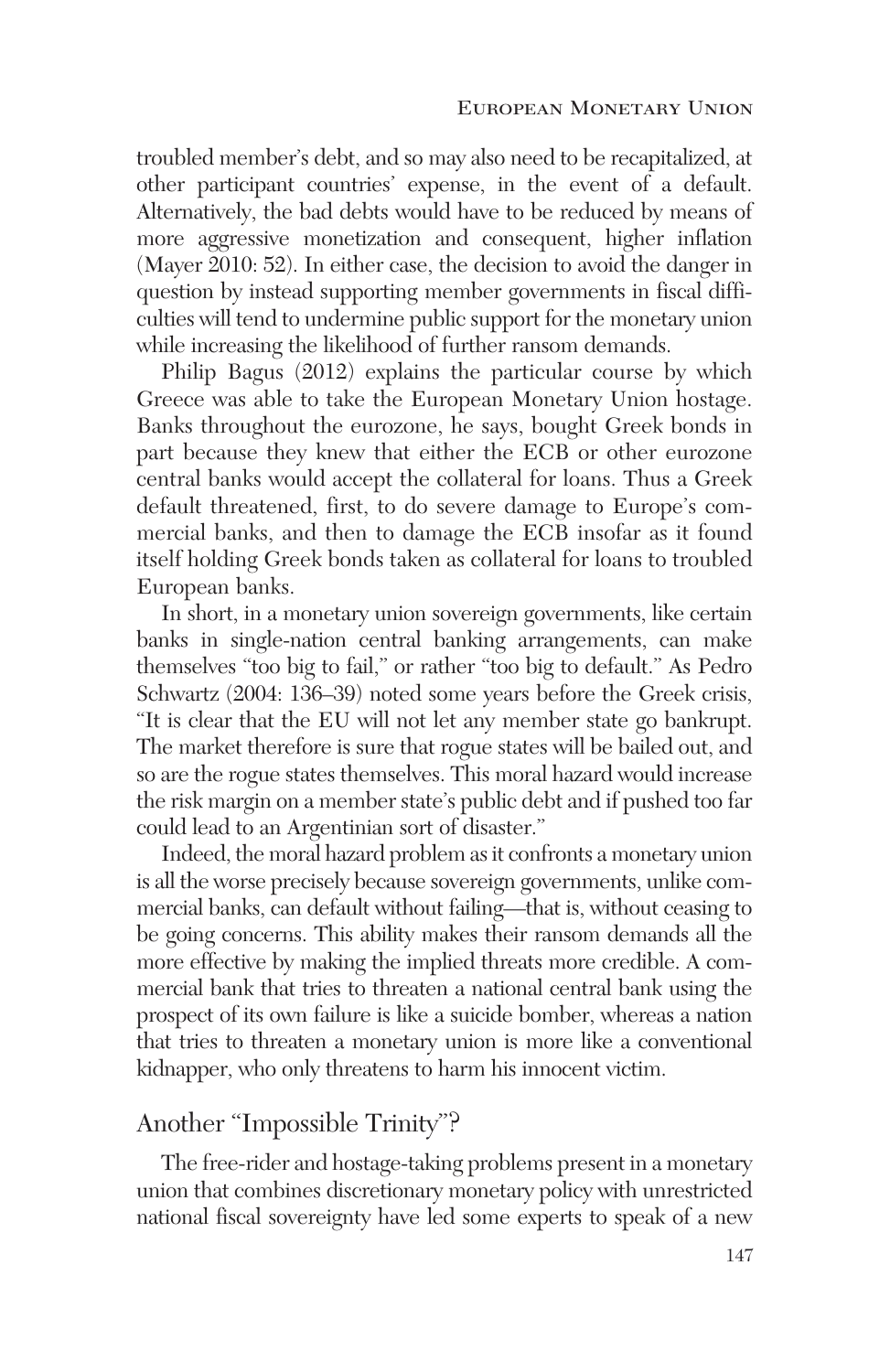#### CATO JOURNAL

"Impossible Trinity" or "Trilemma," complementing the classical Trilemma long recognized in discussions of alternative international monetary regimes. The original Trilemma refers to the fact that a country cannot pursue an independent monetary policy while both adhering to a fixed exchange rate and dispensing with capital controls. According to Beck and Prinz (2012), in the context of a monetary union it is impossible for authorities to adhere to all three of the following commitments: (1) monetary independence, including a commitment on the part of the monetary authority to avoid either excessive inflation or the monetization of sovereign debts; (2) no bailouts, meaning no outright loans or grants to national governments in danger of defaulting; and (3) fiscal sovereignty, meaning a commitment to refrain from interfering with member nations' freedom to resort to debt financing.

As we have seen, so long as unlimited fiscal sovereignty prevails, member states can find themselves in a position to take the monetary union hostage, forcing the central authorities to renege on one or both of their other commitments. It follows that either the principle of fiscal sovereignty must be abandoned in favor of something like an outright fiscal union, or that the union must abandon its commitment to an independent monetary policy or the no-bailout clause, exposing the union to the consequences of unconstrained fiscal free-riding, with all the regrettable consequences that must entail.

Nor is the EMU's experience the first to bear out these claims. Having reviewed the lessons taught by previous monetary unions, in a work published between the signing of the Masstricht Treaty and the actual launching of the euro, Vanthoor (1996: 133) concluded that

monetary union is only sustainable and irreversible if it is embodied in a political union, in which competences beyond the monetary sphere are also transferred to a supranational body. In this respect, the Maastricht Treaty provides insufficient guarantees, as budgetary policy as well as other kinds of policy . . . remain the province of national governments.

### The Costs

The euro's flawed design and the poor incentives created by it have not merely caused the scheme itself to fail but have done extensive damage to the European economy. Philip Bagus (2012)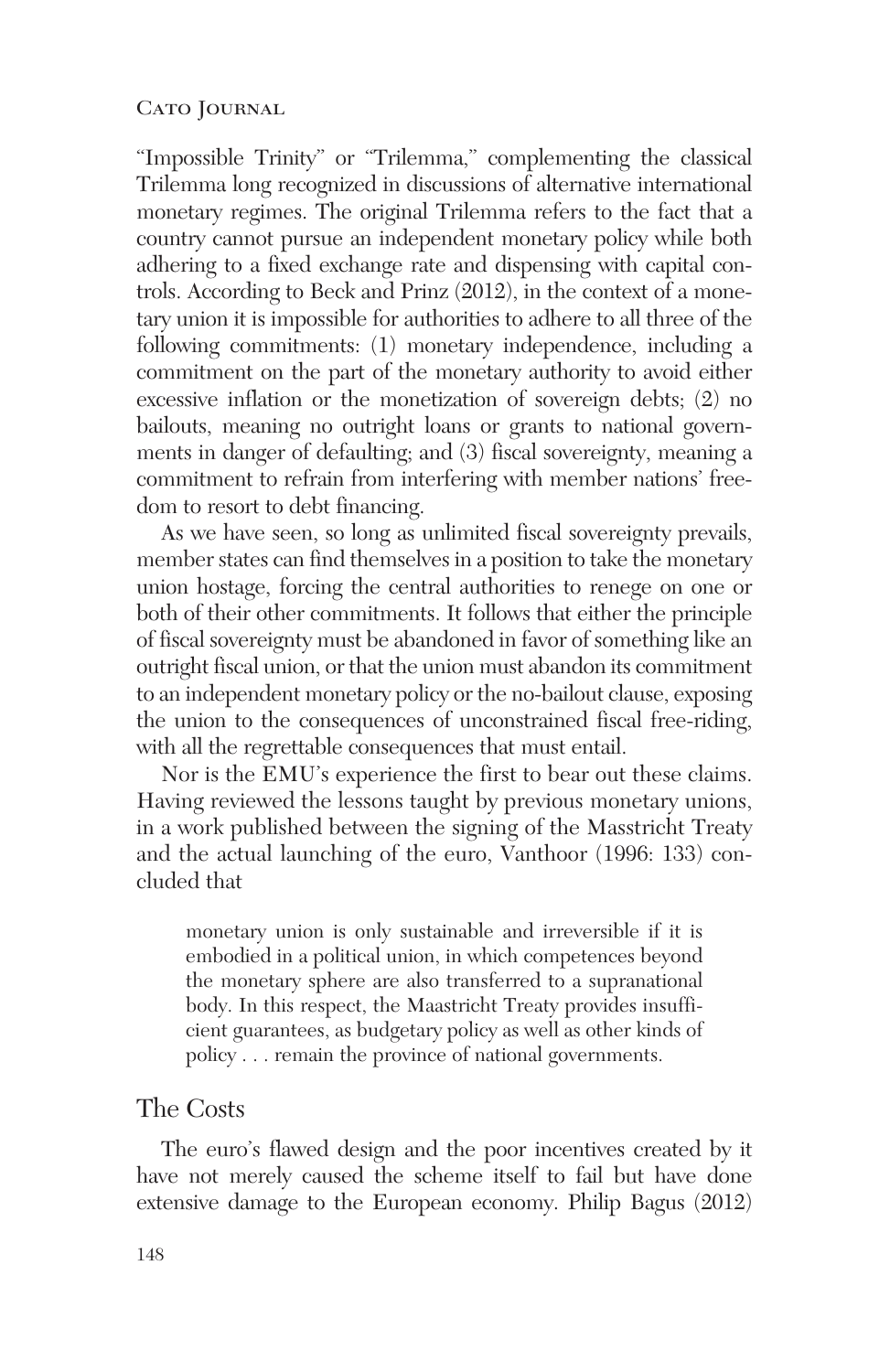supplies an excellent summary of its more regrettable consequences, including "an inflationary, self-destructing monetary system, a shot in the arm for governments, growing welfare states, falling competitiveness, bailouts, subsidies, transfers, moral hazard, conflicts between nations, centralization, and in general a loss of liberty." The euro, Bagus adds, has allowed European governments generally, and those of the peripheral nations in particular, "to maintain uncompetitive economic structures such as inflexible labor markets, huge welfare systems, and huge public sectors. . . . Multiple sovereign-debt crises have in turn triggered a tendency toward centralization of power in Brussels [bringing us] ever closer to a more explicit transfer union." The Greek government, in particular,

used the lower interest rate to build a public adventure park. Italy delayed necessary privatizations. Spain expanded the public sector and built a housing bubble. Ireland added to their housing bubble a financial bubble. These distortions were partially caused by the EMU interest-rate convergence and the expansionary policies of the ECB.

In light of all of these ill consequences, Bagus concludes, "The project of the euro is not worth saving. The sooner it ends, the better." In other words, given the other consequences stemming from the euro's poor design, it is just as well that that design is also causing the euro to self-destruct.

Perhaps the gravest of all consequences of the euro's demise is also the most ironic, to wit: the harm done to inter-European relations. Instead of cementing European unity, as its proponents claimed it would do, the euro is bearing out Feldstein's (1997) prediction that it would ultimately supply grounds for new inter-European squabbles, culminating in the emergence of a new and vehement nationalism, all too reminiscent of the nationalism that twice set Europe aflame during the previous century. As former U.S. ambassador to Germany John Kornblum (2011) has noted, with the outbreak of the Greek crisis, "the polite tone cultivated for decades by E.U. partners" has given way to "a tirade of insults":

Germans have called the Greeks lazy, corrupt and just plain stupid. The news media in Germany gleefully point out Greek billionaires who pay no taxes, workers who retire at 50 and harbors filled with the yachts of the idle rich. German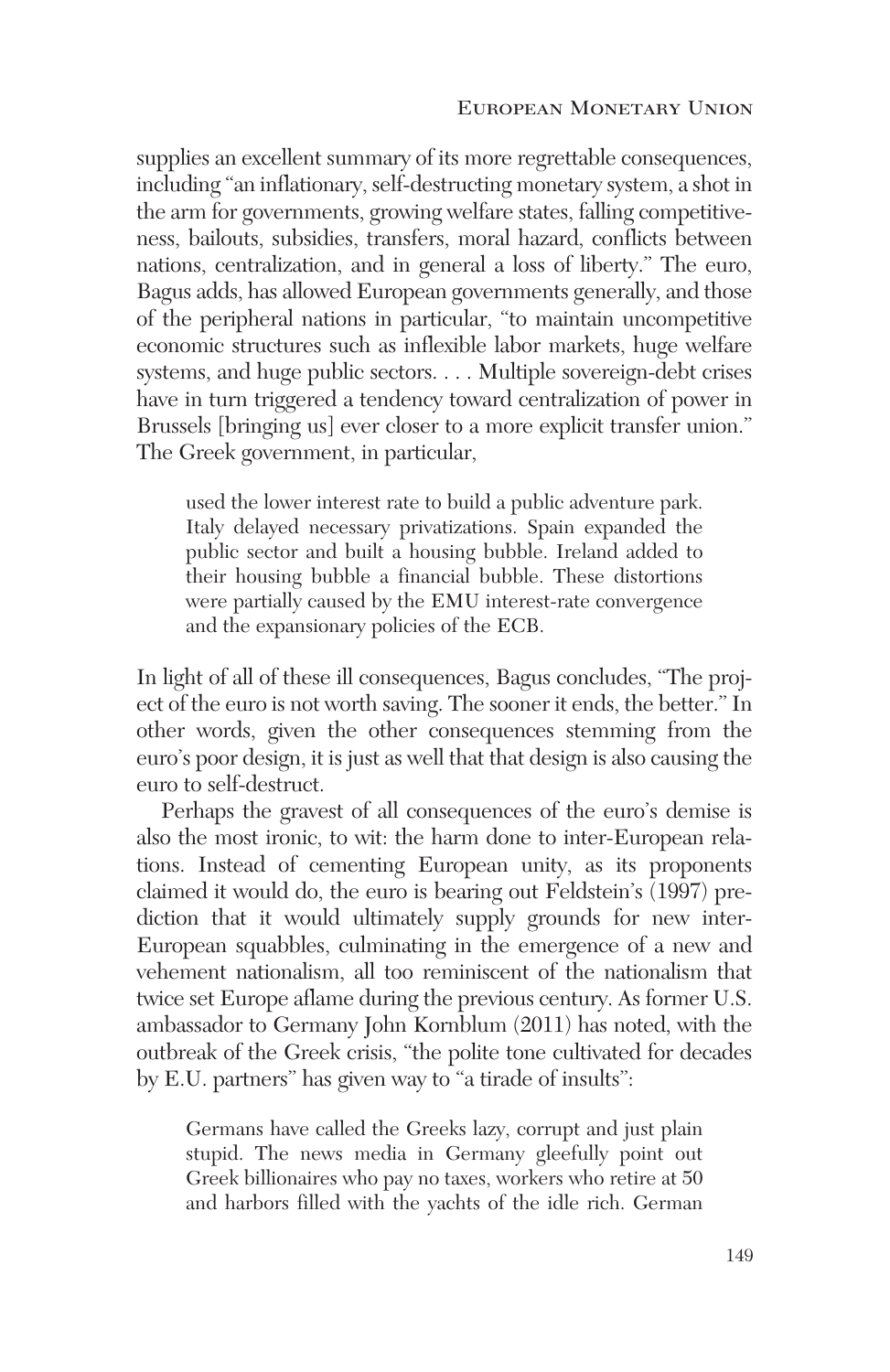CATO JOURNAL

politicians have suggested that Greece sell some islands to repay its debt. In return, Greeks have pulled out the Nazi card, claiming that the Germans owe them billions in wartime reparations.

This outcome, Kornblum observes, has its roots in the euro's basic design:

Rather than being kept free of politics, as was originally intended, management of the currency has become a political football knocked back and forth by the growing resentments between richer and poorer Europeans. The poorer countries reject the austerity measures necessary to meet German standards. The Germans refuse to take the steps necessary to build a true economic community. The result is a standoff. . . . If the euro hadn't been implemented as a political project in a Europe not ready for a common currency, experts could probably clean up such a situation fairly fast. But now, they can't. Because in the end, such decisions are still about the war.

### Why the Euro Lasted

In examining the cause of the euro's failure, it may seem that I've only succeeded in raising a different question, namely, How did the euro manage to survive for so long?

The answer hinges on the fact that the credibility of various commitments made at the time of the euro's launching was not something that could be ascertained in advance. Instead, it had to be discovered. In particular, the public had to discover whether European authorities had avoided the Impossible Trilemma by adequately limiting participants' fiscal independence.

That such limits were necessary if the common currency was not to fall victim to the free-rider problem was recognized by several authorities before the euro's actual establishment (e.g., Goodhart 1995: 467). Indeed, it was generally understood that the EU would not allow any of its member states to go bankrupt, and that special steps would therefore have to be taken to guard against members' tendency to free-ride on the union.

In principle, the time-inconsistency problem that sets the stage for free riding in a monetary union might have been avoided by means of a credible commitment to an independent ECB, unresponsive to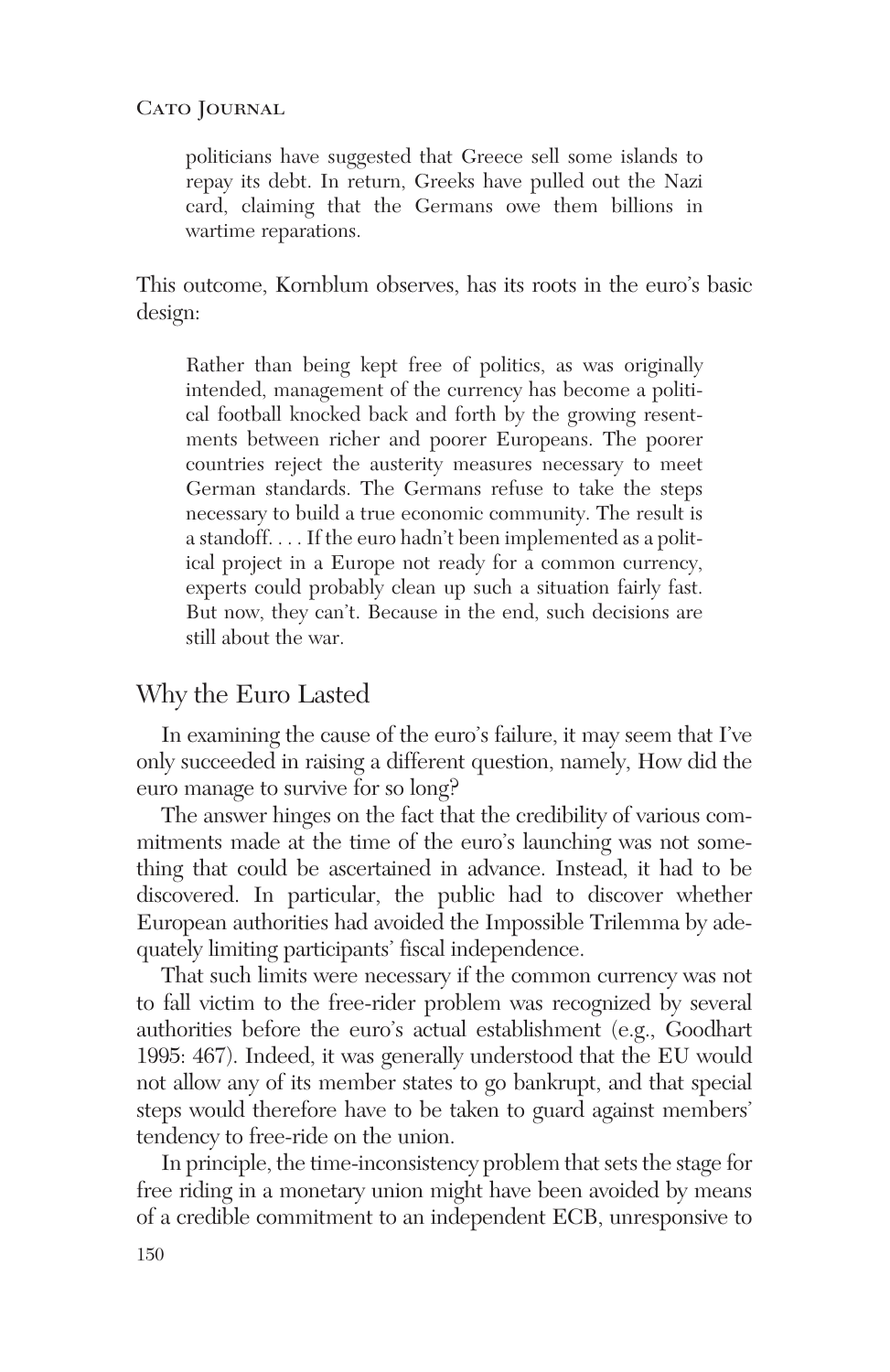European fiscal crises. Such credibility might have been achieved by means of explicit rules, with corresponding incentive-compatible sanctions, or it might have been the result of a reputation for independence established over time. But neither solution was actually realized. As Chari and Kehoe (2007: 2401) observe, "notwithstanding the solemnly expressed intent to make price stability the monetary authority's primary goal, in practice, monetary policy is set sequentially by majority rule. In such a situation, the time inconsistency problem in monetary policy is potentially severe, and as our analysis shows, debt constraints are desirable."

The euro's capacity for escaping the new Trilemma, and hence for long-run survival, therefore depended entirely on effective constraints being placed upon member states' indebtedness. For a time the 1997 Stability and Growth Pact appeared to impose such constraints: the Pact appeared to provide for either the prevention or the timely correction of "excessive" government deficits (that is, deficits exceeding 3 percent of national GNP), thereby ruling out "even the slightest possibility that a fiscal crisis in one country affect the entire eurozone" (Mayer 2010: 49). But it was not long before the Pact began crumbling. The first fissures appeared in 2003, when France and Germany both exceeded the 3 percent target, and ECOFIN failed to impose sanctions on either. By the outbreak of the current crisis, the Pact had ceased to be credible (Mayer 2010: 50). Though fiscal restrictions remained in effect de jure, the de facto situation was one of unlimited fiscal sovereignty. That change meant, in effect, that either the ECB's independence or the nobailout commitment or both would have to give way, as both have indeed done.

Once any of the commitments essential to a monetary union's success has lost its credibility, that credibility cannot be easily or quickly restored. In light of this truth, the EU's decision, earlier this year, to sanction Hungary for its excessive deficits, seems an exercise in futility—an attempt, as it were, to close the stable door after the PIGS have bolted.

### Solutions

Most recent proposals for saving the EMU—resort to eurobonds, the establishment of a "European Monetary Fund," raising the ECB's inflation target—fail to address the free-rider problem that is the root cause of the current crisis. Indeed, the proposed reforms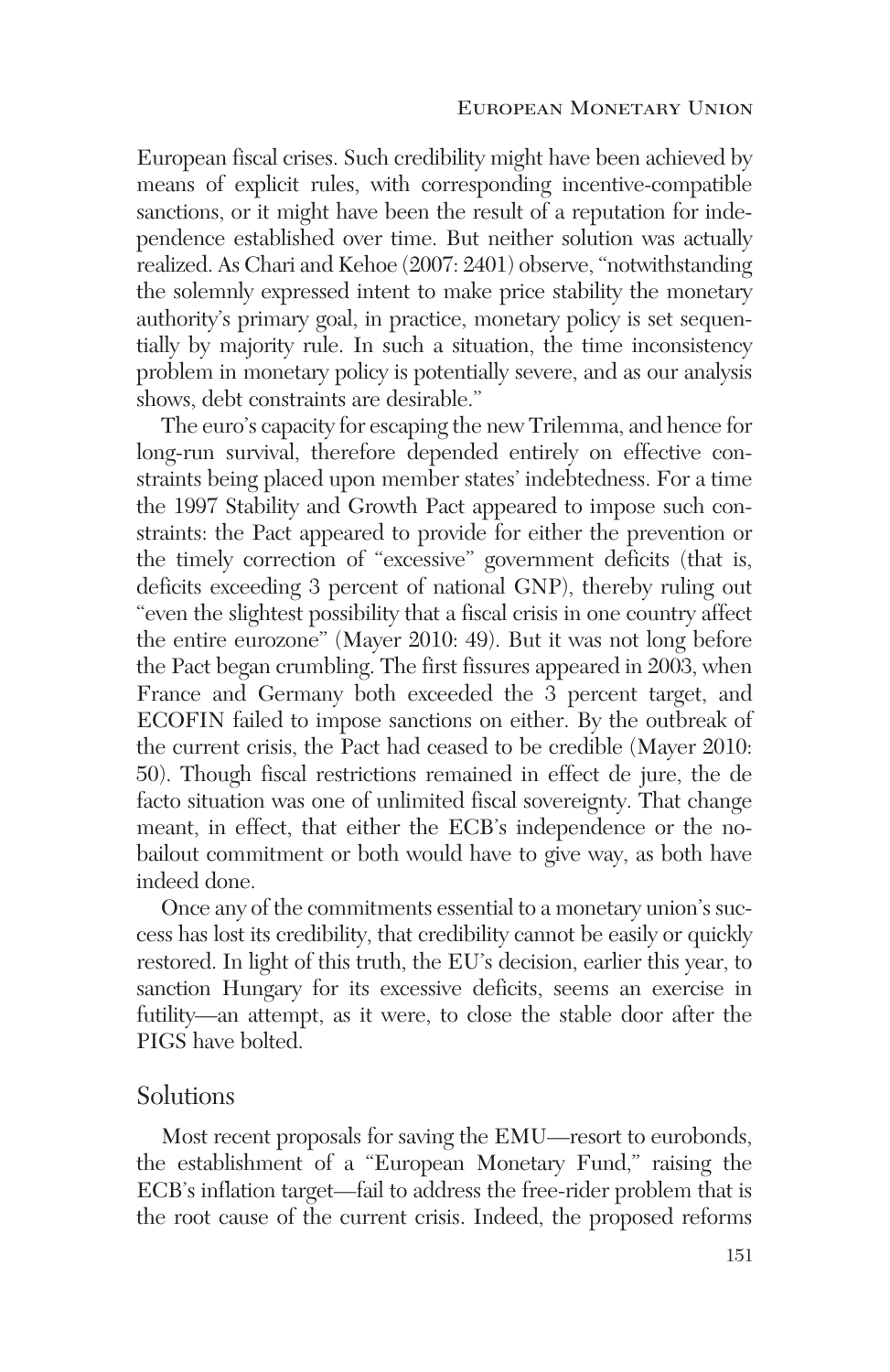appear likely to aggravate the problem by formally acknowledging collective responsibilities that were until now formally (though unconvincingly) repudiated.

In truth there are but two ways in which the EMU can be made viable without sacrificing monetary stability. These are (1) the establishment of a genuine European Fiscal Union, that is, outright rejection of the principle of fiscal sovereignty that has thus far tended to undermine both the ECB's independence and the EU's "no bailout" commitment, or (2) replacement of the present politically constructed monetary union with a spontaneous or voluntary one based on the principle of free currency competition. As Schwartz (2004: 190) explained several years ago,

There are two types of monetary union. The first is based on a single money imposed by central authorities. Such a monetary union requires centralized political authority. . . . The other form of "monetary union" arises from the free choice of individuals predominantly using one out of a range of alternative currencies. The latter model does not require centralized political authority and is a better model for ensuring that monetary discipline is maintained.

The new Trilemma exists for imposed monetary unions only—it is only such an imposed monetary union that calls for a corresponding fiscal union. When participation in a monetary union is voluntary, there can be no question of participants taking advantage of their fiscal autonomy to hold the union as a whole hostage. Consider, for example, the monetary union consisting of the United States, its trust territories, and those independent nations that have chosen to either officially or unofficially dollarize, such as Ecuador. The Federal Reserve and the U.S. government played no essential part in Ecuador's decision to join the U.S. dollar zone, and take no responsibility at all for macroeconomic conditions there. They would presumably be able to regard Ecuador's decision to leave the dollar zone with the same equanimity or indifference with which they reacted to its decision to adopt the dollar in the first place. Although it's true that the extent of participation in the dollar zone might serve as an indication of the dollars' relative soundness, a foreign country's decision to quit the dollar zone poses no serious threat to the integrity of the dollar or to the prosperity of either the United States or any other dollarized economy. In short, in a regime of free currency choice,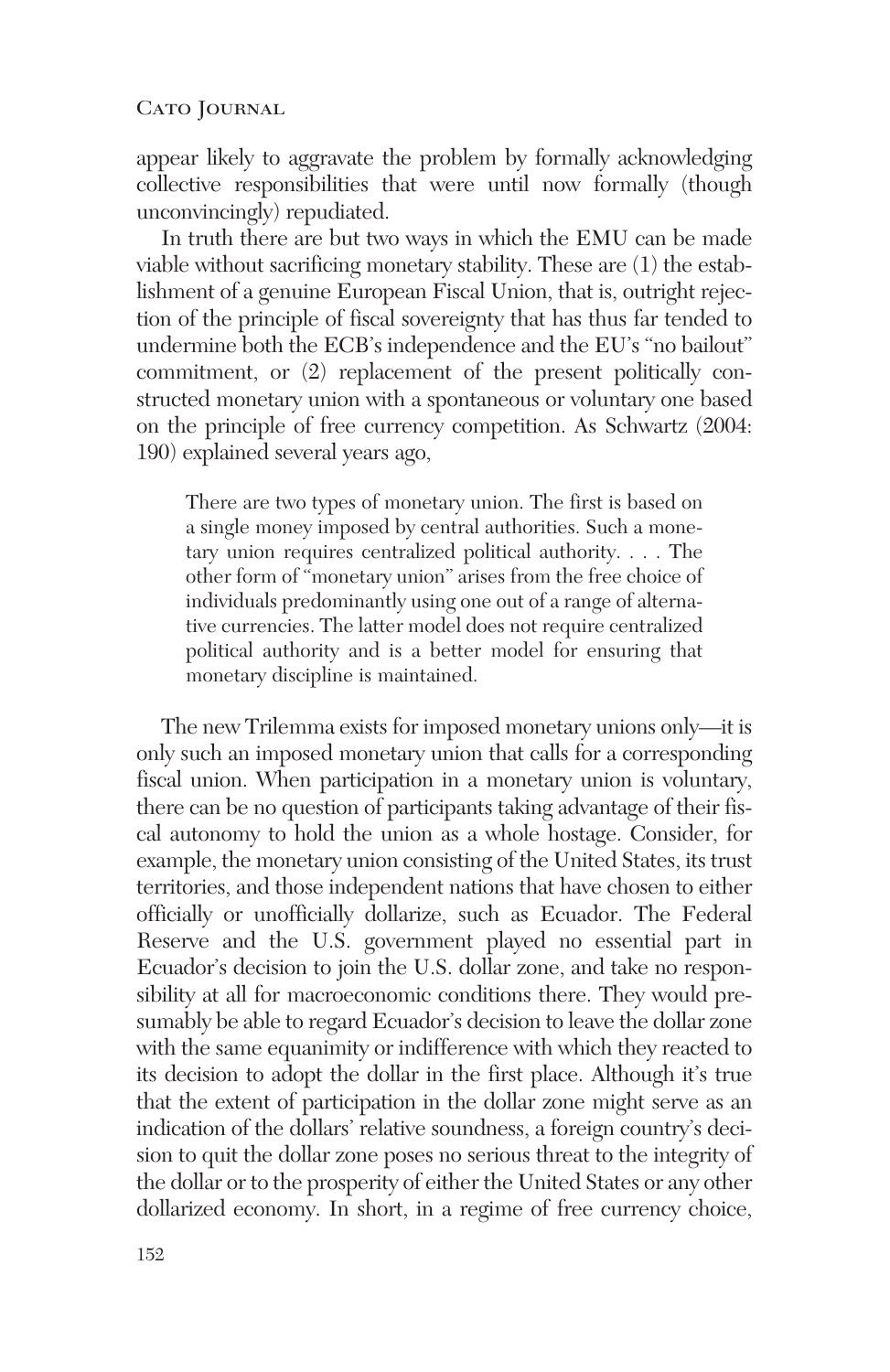monetary authorities can gain nothing by letting their currencies deteriorate further for the sake of addressing the macroeconomic problems of particular dollarized countries. Doing so would only tend to further undermine those currencies' overall popularity.

Such considerations appear, in light of experience, to vindicate former Hayekian proposals for a "hard" ecu or parallel European currency that would (initially at least) have supplemented, instead of replacing, Europe's established national currencies. In retrospect, as Schwartz (2004: 183–84) has observed, we have every reason to regret missing the chance of having the euro as a parallel rather than an imposed currency:

If the EU had accepted the British proposal of a "parallel ecu," rules guaranteeing the stability of the common currency and its independence from European governments would have been a part of the offer to users of the money by the European bank. There would have been no need for constitutional rules to be made (and broken) by member states, and no need for a Growth and Stability Pact, since the euro would not have been seen as a possible instrument of state finance.

# **Conclusion**

There is, of course, no turning back the clock. But should the euro begin to disintegrate, the occasion, for all the disruption and damage it must cause, will at least renew the prospect for implementing the Hayekian alternative. That, to be sure, is a rather meager bit of silver by which to line a very large, dark cloud. Yet the ability to choose freely among competing currencies remains Europeans' best hope for a monetary regime that is both stable and sustainable.

### References

- Bagus, P. (2012) "The Eurozone: A Moral-Hazard Morass." *Mises Daily* (April 17). Available at http://mises.org/daily/6008/ The-Eurozone-A-MoralHazard-Morass.
- Beck, H., and Prinz, A. (2012) "The Trilemma of a Monetary Union: Another Impossible Trinity." *Intereconomics* 1: 39–43.
- Chari, V., and Kehoe, P. J. (2007) "On the Need for Fiscal Constraints in a Monetary Union." *Journal of Monetary Economics* 54: 2399–2408.